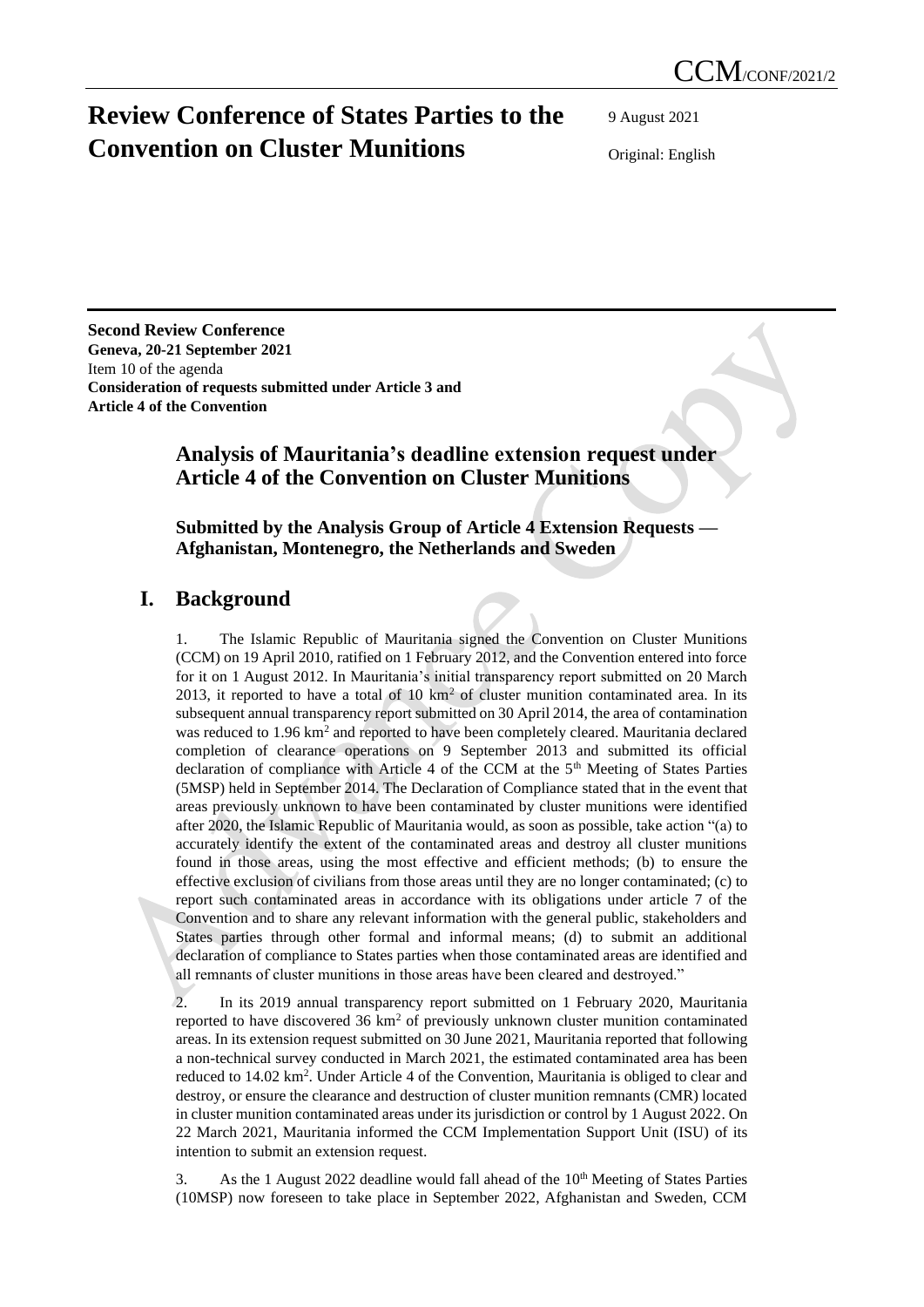Coordinators on Clearance and Risk Education, sent a letter on 8 June 2021 reminding Mauritania to submit its extension request to the Second Review Conference (2RC) President by 15 June 2021 in order for the request to be considered at the 2RC Part 2. On 30 June 2021, Mauritania submitted an official request for a two-year extension of its Article 4 deadline up to 1 August 2024 to the 2RC President. On behalf of the 2RC President, the ISU informed States Parties to the Convention on 1 July 2021 that Mauritania had submitted its extension request and that the document was available on the CCM website.

### **II. Consideration of the request**

4. Mauritania submitted its draft extension request to the CCM Implementation Support Unit (ISU) on 14 April 2021 for the ISU to make an initial assessment to ensure the request did not lack any critical components. Thereafter, Mauritania provided two further revised drafts on 20 May 2021 and 24 June 2021 on which the ISU provided additional feedback. On 30 June 2021, Mauritania officially submitted its Article 4 extension request.

5. The Analysis Group invited representatives of the Cluster Munition Coalition (CMC), International Committee of the Red Cross (ICRC), the Geneva International Centre for Humanitarian Demining (GICHD) and the Mine Action Review to a meeting on 8 July 2021 to join them in considering the request. To ensure a uniform approach to all requests, the Analysis Group used the *Methodology for requests of deadline extensions under Articles 3 and 4 of the Convention on Cluster Munitions* (CCM/MSP/2019/12) that was adopted at the 9MSP to analyse Mauritania's extension request.

6. Following the initial assessment of the extension request, on 9 July 2021, the Analysis Group requested additional information from Mauritania to facilitate its further analysis of its request. On 28 July 2021, Mauritania provided additional clarifying information in response to the questions put forward by the Analysis Group. The Analysis Group met on 30 July 2021 to consider the supplementary information provided by Mauritania.

7. Mauritania's extension request indicates that the cluster munition contamination is due to its involvement in the Western Sahara conflict of 1976-1978. The request further states that while Mauritania had declared compliance with Article 4 in September 2014, it had in 2019 identified previously unknown cluster munition contamination in nine areas located in the Tiris Zemmour region. The total area of contamination is currently estimated at 14.02  $km<sup>2</sup>$ . The contamination in all 9 areas has been visually confirmed and thus classified as confirmed hazardous areas (CHAs). However, further technical survey would still be conducted to further define the exact perimeter of each of the nine areas before clearance operations commenced.

8. The request informs that an initial period of six months will be needed to complete the mobilization of relevant resources needed to implement the work plan envisaged for the extension period. This includes the identification of funds, staff, equipment and other resources to deploy four Battle Area Clearance (BAC) teams to address the contamination. With a clearance rate of  $15,000 \text{ m}^2$  per team per day based on previous clearance operations in Mauritania, and provided that the estimated amount of contamination remains the same, it will be possible to complete technical survey and clearance of the identified areas in one year. An additional six-month period would be needed to address any additional contamination as well as to finalize reporting and documentation before the submission of the completion report.

9. The request underlines that the total budget for the planned activities is estimated at USD1,800,000. This includes USD250,000 provided through the National Humanitarian Demining Programme for Development (PNDHD) from Mauritania's national budget over the two-year period. The remaining USD 1,550,000 will be fundraised by Mauritania to cover the USD 400,000 needed for equipment and USD 1,150,000 for staff and other running costs. Mauritania also informs of the in-kind support it intends to provide such as infrastructure and staff. Furthermore, Mauritania aims to form a Country Coalition to mobilize the requisite resources needed to address its clearance obligation.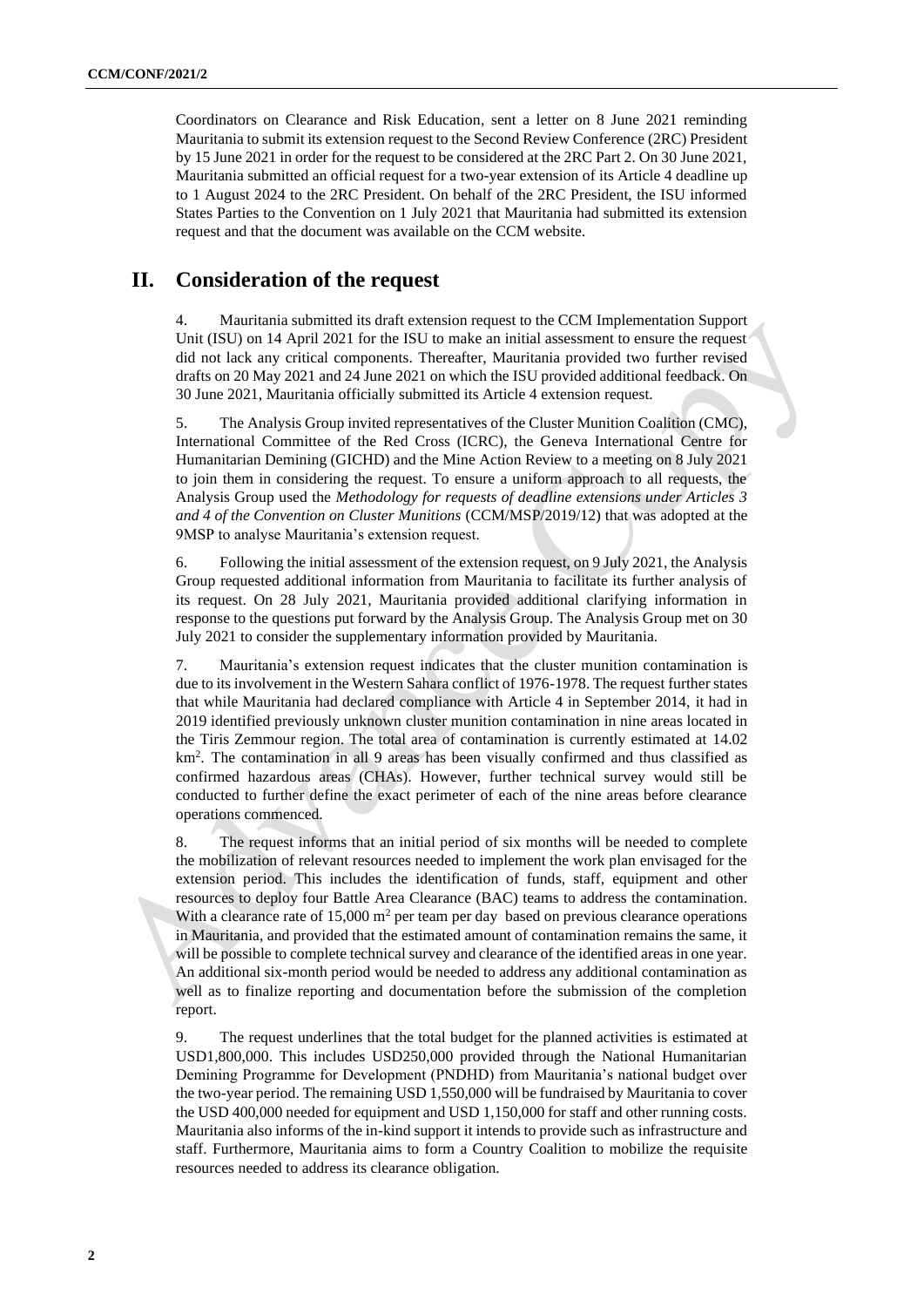10. The request also highlights the issue of further residual risk, which Mauritania plans to tackle through the strengthening of its national capacity during the extension period. Mauritania indicates its commitment to reporting on any other identified contaminated areas in accordance with its obligations under Article 7 of the Convention alongside other formal and informal communication.

#### **III. Conclusions**

11. The Analysis Group acknowledges that Mauritania had earlier declared completion of its Article 4 obligations in 2014 and commends Mauritania for its transparency in reporting on the previously unknown cluster munition contamination. The Analysis Group applauds Mauritania for only requesting the amount of time deemed necessary to meet all its obligations under Article 4 and not the maximum allowable time.

12. The Analysis Group notes that the work plan presented by Mauritania is feasible and can be monitored by States Parties. The Group also notes that the success of the plan is contingent upon the ability of Mauritania to secure funding and mobilize the requisite resources.

13. The Analysis Group further notes Mauritania's commitment to seek international cooperation and assistance to complete its clearance operations. The Group recommends that in line with Article 6 of the Convention, Mauritania takes actions to enhance resource mobilization including the establishment of a country coalition to improve coordination in implementing the work plan included in its extension request.

14. The Analysis Group strongly supports the PNDHD's intention to update its national mine action standards to be in line with the latest International Mine Action Standards (IMAS). The Group further recommends that during this review process Mauritania takes into consideration IMAS terminology relating to the land release process, its individual components (Non-Technical Survey, Technical Survey, Clearance) and their sequencing, and to provide an update at the 10MSP.

15. The Analysis Group noted that Mauritania needed to provide more emphasis on risk education/explosive ordnance risk education (EORE) activities particularly for the at-risk nomadic population and strongly recommends that Mauritania develops and implements a comprehensive plan for this as soon as possible including who will conduct EORE, the target groups and the methodology to be used.

16. The Analysis Group acknowledges Mauritania's commitment to ensure that gender and diversity are mainstreamed within mine action, and recommends that this consideration should include a plan to integrate these cross-cutting elements into all appropriate activities related to the survey and clearance of cluster munition remnants and implementation of EORE.

17. The Analysis Group notes that Mauritania will address any residual risk and recommends that it establishes a sustainable national residual capacity to deal with the residual risk of any submunitions discovered after completion, including mechanisms for reporting.

18. The Analysis Group notes that the Convention would benefit from Mauritania reporting annually through its Article 7 reports and at Meetings of States Parties or Review Conferences on the following:

(a) Progress made relative to the work plan projections Mauritania made in its extension request;

(b) Updated information on the remaining contamination after further technical survey and an updated work plan based on the new information gathered;

(c) Resource mobilization efforts made to support implementation efforts;

(d) Progress on the review/update of Mauritania's national mine action standards, in line with the latest International Mine Action Standards, development and implementation